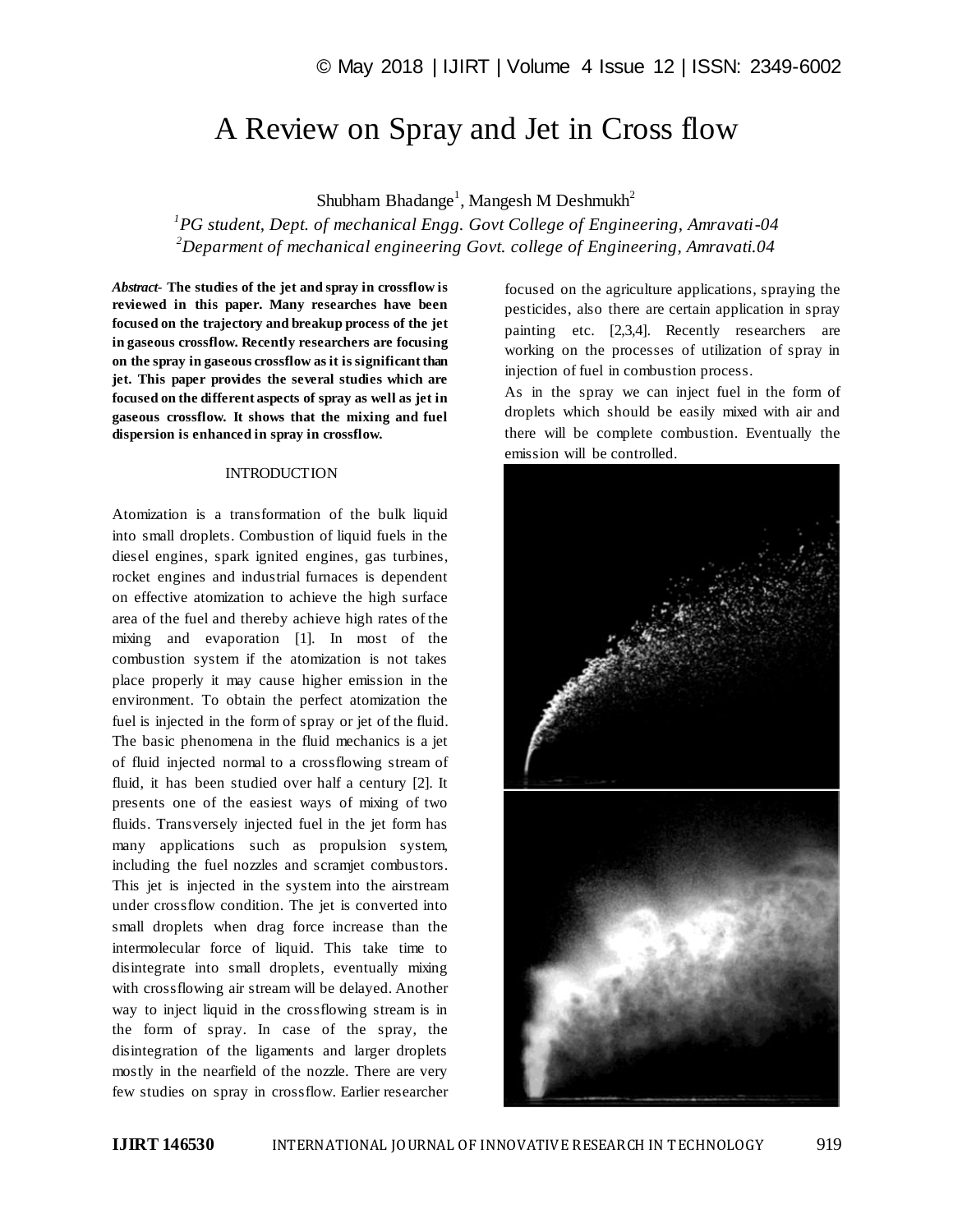Fig:- Instantaneous images of liquid jet and spray in crossflow for same crossflow velocity and liquid flow rate. (Arrow shows the direction of air stream flow.) [7]

We can note that dispersion of the droplets is more in spray while jet accumulate less area. There is an additional advantage of using the atomizing gas, after droplet formation, the gas acts as a carrier and imparts high velocity to the droplets and aids in mixing of fuel with air.

This review paper focused on the recent work done on spray and jet in crossflowing stream. Many people worked on this topics with the help of the laser diagnostics methods.[1] This study especially focused on not only work took place in spray in cross flow but the major findings in the jet in crossflow also. Following is the recent literature survey of spray in crossflow and jet in crossflow

# SPRAY IN CROSSFLOW

There are very few studies focusing on this particular topic. This is one of the concept which can utilize in the combustor of the gas turbine. Philips and Miller [3] carried out an experimental and computational study of flat fan spray in crossflow. A single nozzle was used in experiments and efforts were made to compare experiments and simulations. Experiments are carried out both in field and in the wind tunnel. The airborne spray volume measured at 2 m downstream of the injector was found to increase approximately linearly with the crossflow air velocity, which varied between 2 m/s to 3 m/s. The inlet velocity profile was found not to have any significant effect on droplet dispersion. The computational model was found to under-predict the airborne spray volume by around a factor of 2 to 3. It was suggested that the entrained air field controlled the initial droplet dispersion, while flow structure near the plant canopy top affected the droplet deposition.

While there are certain studies which focused on the larger droplets. Generally agriculture has the large droplets application Building on the models proposed on air entrainment in spray jets in their previous work [2], Ghosh and Hunt [3] presented a theoretical study of spray jets in crossflow. They used multi-zone analysis to show that for weak cross flow, the near nozzle region acts like a link sink and entrains

external crossflow air. They also predicted the formation of a counter rotating vortex pair as the crossflow air flows past the spray jet. Equations are formulated for spray droplets in the crossflow and trajectories are presented for various droplet diameters. These investigations essentially pertained to agricultural applications, and typically involved a large test section spanning a few meters, large spray momentum, larger droplets and small crossflow velocities, not relevant to gas turbine conditions. Deshpande et al. [5] employed a computational approach based on the Lagrangian-Eulerian (LE) methodology for treating liquid sprays to study the mean characteristics of a hollow cone spray in a crossflow. They have revisited the categorization given by Ghosh & Hunt (1998) but they have applied this to hollow cone spray. They have also found out the two distinct regions – nearfield and far field. They have also find out characterization based on the ratio of the jet velocity and crossflow velocity as a key parameter in nearfield. They identified in a weak crossflow mean streamline of the crossflow do not penetrate. Also there is implications of the weak and strong crossflow on overall spray. They have also discussed above two regions using computational results.



Fig:- Hollow cone spray in crossflow (adopted from [5]).

Li et al. [6] studied spray painting process experimentally using a viscoelastic liquid and also water in an airblast spray subjected to a crossflow.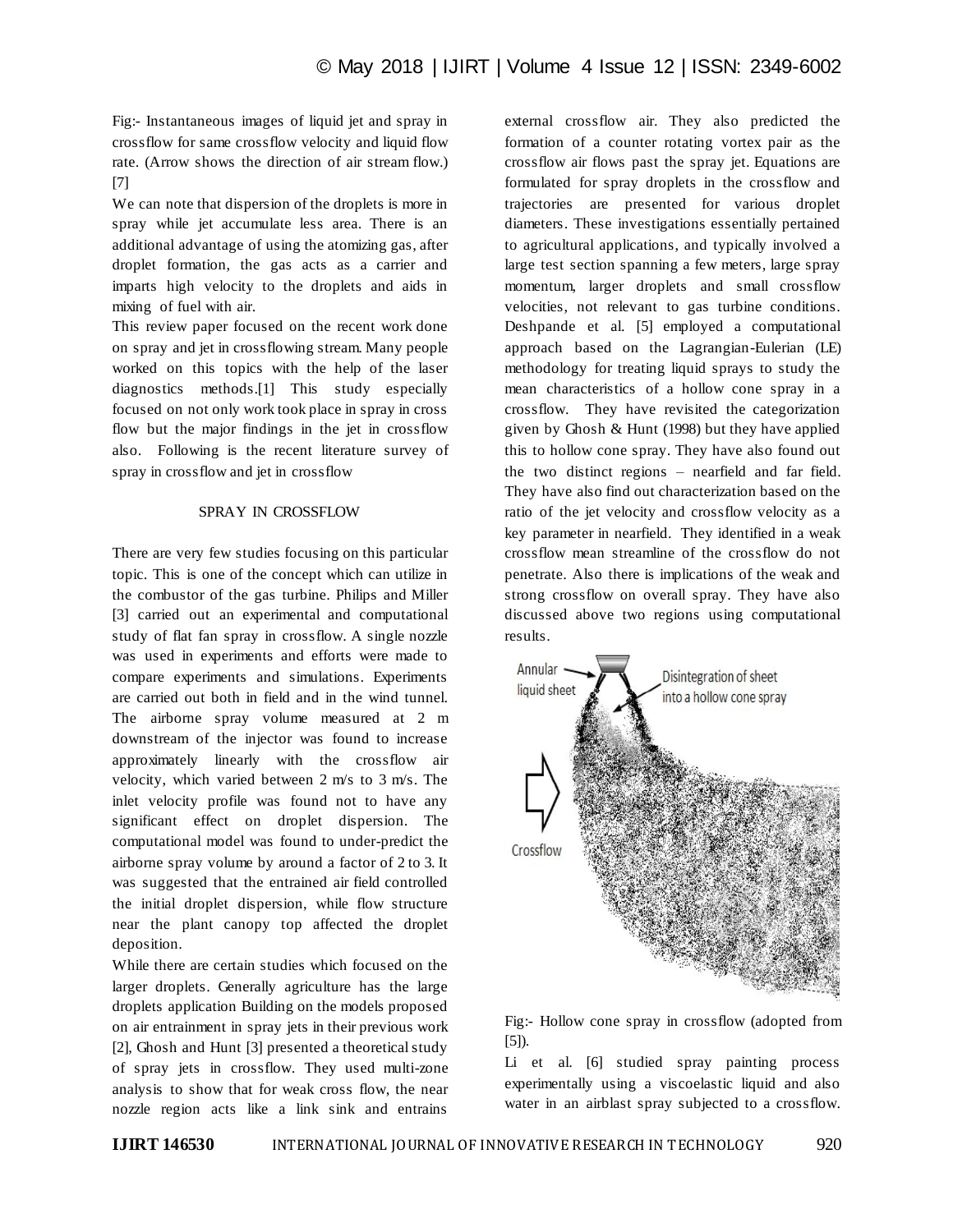The momentum ratios used in this study varied from 134 to 1382. They utilized Mie scattering images to estimate equations for the centreline trajectory. They accounted for the droplet diameters in the trajectory equation and added a term consisting of the volumetric mean diameter. They also measured droplet velocities in the central plane of spray jet.

A. Sinha et al. [7] have done the experimental investigation of the airblast spray structure and the trajectory of the spray. They have used water and ethanol spray for this investigation. Certain techniques such as Laser shadowgraphy and Particle/Droplet Imaging Analysis (PDIA) are used to derive spray trajectory and drop size information while Particle Tracking Velocimetry (PTV) is used to measure droplet velocities. They have derived new phenomenon of the spray bifurcation for the low Gas to Liquid ratio. They have found certain reasons for this spray bifurcation such as, There may be presence of the large ligaments and the droplets at the early region of the spray i.e. nearfield of the spray, another reason for this is secondary breakup experienced by the droplets and the ligaments, and the final reason can be the crossflow causing the differential dispersion of small and large droplets. They have incorporated the momentum ration and liquid surface tension which in terms help to obtain a correlation for the spray trajectory, this correlation ultimately help to predict the trajectory over the large range of conditions for different liquid sprays such as water, ethanol and Jet-A. The have also observed that the larger droplets penetrate further into the crossflow, in the direction of injection. Thus, with increase in height of the measurement location from the injection plane, the droplet Sauter Mean Diameter (SMD) is found to increase. Moreover, as the droplets travel downstream in the crossflow direction, the droplet SMD is observed to decrease. The effect of drag is assessed by comparing velocity of different sizes of droplets at various locations. Smaller droplets are entrained into the crossflow at much lower elevations, whereas larger droplets tend to penetrate further into the crossflow.

Surya Prakash et al. [8] investigated the breakup process of the spray obtained from the pressure swirl atomizer in the crossflow. In this research he has focused on the breakup process experimentally. The atomizer produce a swirling sheet of spray which interact with crossflowing medium. This creates the complex interaction which is studied through not only still but high speed photography also. They have considered wide range parameters such as Weber number (2-300) and liquid to air momentum flux ratio (5-150). Various breakup regimes exhibiting different breakup processes are mapped on a parameter space based on flow conditions. This map shows significant variations from breakup regime map for a plain liquid jet in cross-flow. It is observed that the breakup of leeward side of the sheet is dominated by bag breakup and the windward side of the sheet undergoes breakup through surface waves. Similarities and differences between bag breakup present in plain liquid jet in cross-flow and swirl spray in cross-flow are explained. Spray images are used to obtain multimodal drop size distribution from bag breakup, frequency of bag breakup, wavelength of surface waves and trajectory of spray in crossflow. In this study, they have attempted to characterize the pressure swirl spray in the presence of cross-flow over a wide range of operating parameters. Fuel flow rate is significantly affected by the engine loading or unloading that's why they kept this objective.

### JET IN CROSSFLOW

A jet of fluid injected normal to a crossflowing stream of fluid is one of the basic phenomena in fluid mechanics. Depending upon the nature of the fluids involved, the phenomenon can be classified as singlephase [9], where both fluids are either liquid or gases, or two phase [10], where one of the fluids is a liquid and the other is a gas. Following are some experimental studies on Jet in Crossflow.

A. Kushari et. al. [11] focused on understanding the primary breakup of a liquid jet in swirling cross flow of air in an annular passage. They have presented the results of an experimental investigation of liquid jet breakup in a cross flow of air under the influence of swirl (swirl numbers 0 and 0.2) at a fixed air flow Mach number 0.12 (typical gas turbine conditions). The experiments have been conducted for various liquid to air momentum flux ratios (q) in the range of 1 to 25. High speed (@ 500 fps) images of the jet breakup process are captured and those images are processed using MATLAB to obtain the variation of breakup length and penetration height with momentum flux ratio.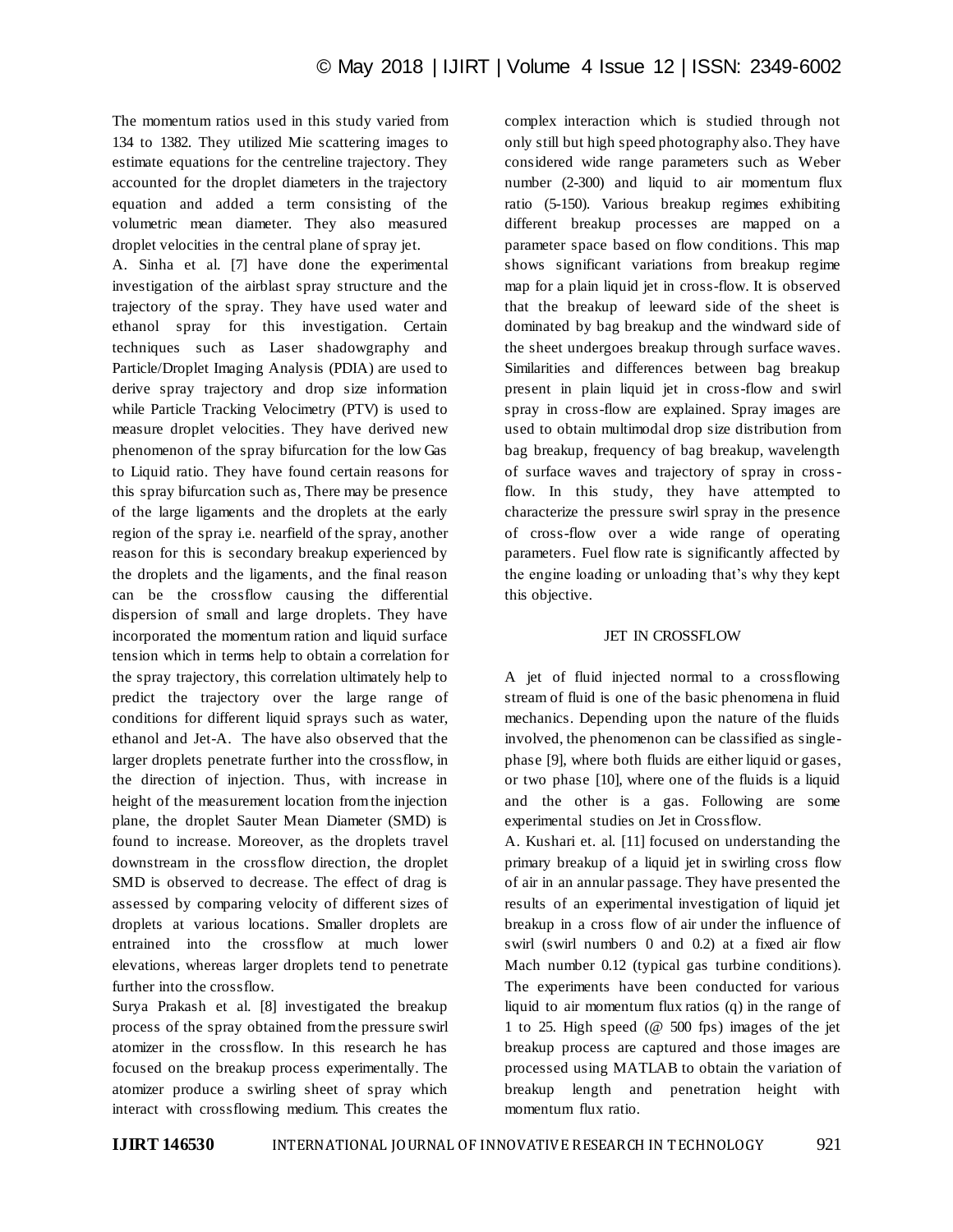

Fig:- Temporal images of q521 for 15 deg vane showing bag breakup mode.[11]

Using the high speed images, an attempt has been made to understand the physics of the jet breakup process by identification of breakup modes— bag breakup, column breakup, shear breakup, and surface breakup. The results show unique breakup and penetration behaviour which departs from the continuous correlations typically used. Furthermore, the images show a substantial spatial fluctuation of the emerging jet resulting in a wavy nature related to effects of instability waves. The results with 15 deg swirl show reduced breakup length and penetration related to the non-uniform distribution of velocity that offers enhanced fuel atomization in swirling fuel nozzles.

Many studies have focused on the jet trajectory and penetration, similar to single phase jets in crossflow. For liquid jets in crossflow, penetration is usually defined as the maximum transverse location of the liquid jet. Wu et al.[12] modelled the jet trajectory by balancing liquid acceleration with aerodynamic drag forces in the stream wise direction. Studies focused on penetration include experimental as well as computational studies.

S. Tambe et. al. [13] has been conducted experimentation to study the effect of a swirling crossflow on transversely injected liquid jets. They have used three swirlers with different vane exit angles of 30°, 45° and 60°. Water jet has been injected from the injector with the orifice diameter 0.5 mm. It is located on a cylindrical centerbody that protruded through hub of the swirler. They have used 2-D PIV method to measure the velocity of the droplets and Mie scattering. The crossflow generated

by the swirlers was observed to be fully-developed, axisymmetric and had a vortex structure similar to solid body rotation. Total crossflow velocities peaked at a radial location near  $r = 15$  mm. Liquid jets injected in this crossflow were observed to spin along with the crossflow. The radial penetration of the jet continued to increase even at far downstream locations due to centrifugal forces and a reduction in crossflow velocities at high r. The radial penetration of the jet increased with an increase in the swirl strength of the crossflow and with the momentum flux ratio (q). The jet plume continued to expand as it moved downstream.

## **CONCLUSION**

An extensive review based on present literature on jet in cross flow and spray in cross flow is carried out. Jet in cross flow is a classical liquid fuel mixing strategy which has been used in many combustion applications. Many studies are focused on primary breakup of a liquid jet injected in gaseous uniform cross-flow at non-evaporative conditions. Nonuniform cross flows such as shear layer, swirling or vitiated cross flow, may be help to improve the breakup of the liquid jet in the cross flow. A few studies report on non-uniform cross flow, however detailed investigations are missing in the literature. Therefore, there is need for a detailed study on jet in cross flow in non-uniform cross flow conditions.

Due to stringent emission norms, it is necessary to achieve uniform and lean air-fuel mixture. The uniform and lean air-fuel mixture may be obtained using spray in cross flow configuration. Further, short mixing length may be achieved with spray in cross flow. The present literature shows a need of parametric and detailed research on spray in cross flow. Most of the present literature focuses on macroscopic spray characteristics, however, spray in cross flow needs to be studied using microscopic spray characteristics such as drop size, drop velocity etc.

### **REFERENCES**

- [1] Lefebvre, A.H., Gas Turbine Combustion, CRC Press, Second edition, 2000.
- [2] Ghosh, S. and Hunt, J.C.R., Spray Jets in a Cross Flow, Journal of Fluid Mechanics, vol. 365, no.5, pp. 109-136, 1998.